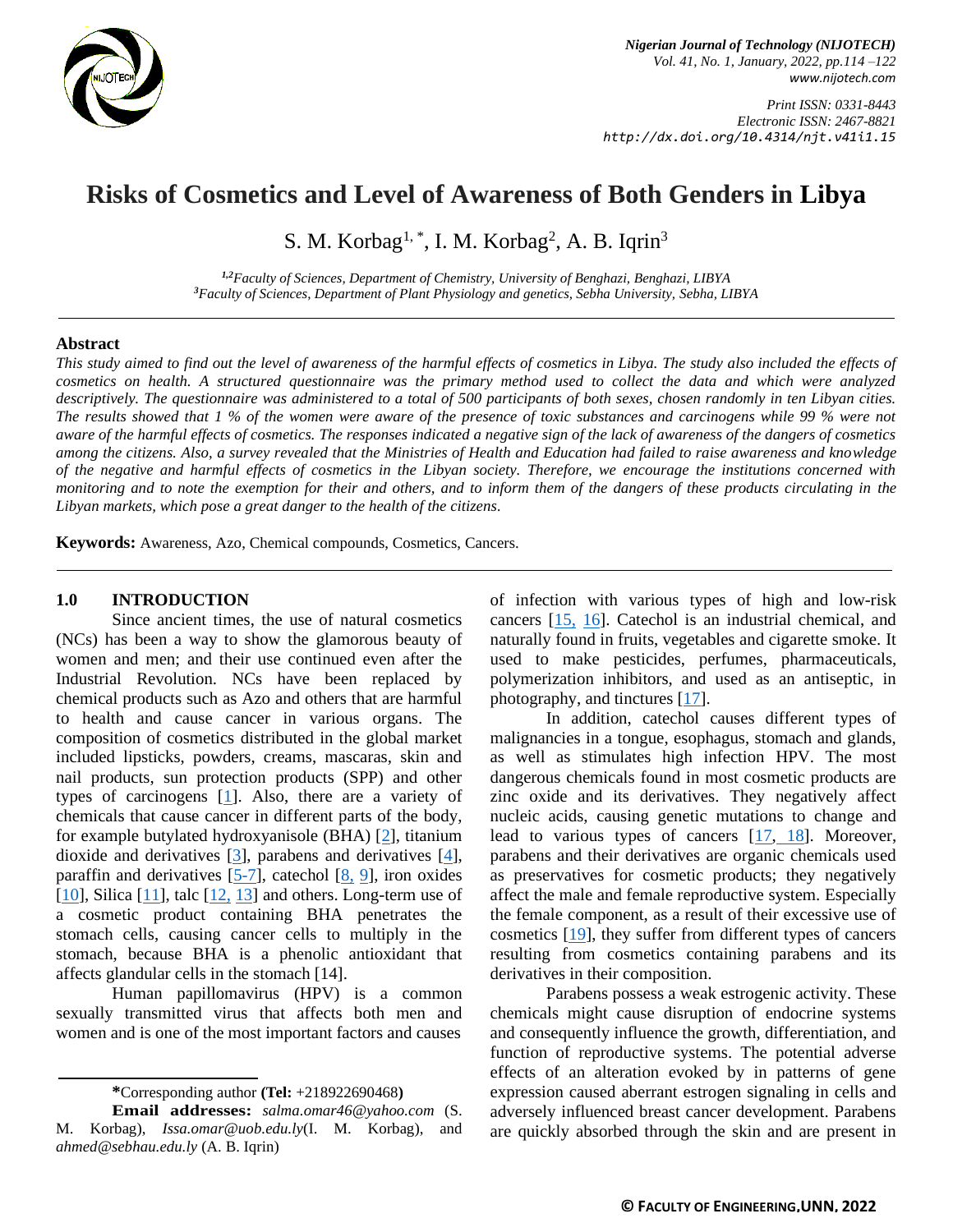human breast tissue and milk. Parabens could mimic the effects of physiological estrogen, they bind to ERs, stimulate the ER-dependent response, and influence the expression of estrogen-responsive genes, including estrogen receptor alpha (ER-α), progesterone receptor (PR), and pS2 [\[20\]](#page-8-6). ER-dependent estrogenic activities of parabens demonstrated in MCF-7 human breast cancer cells, ZR-75-1 cell lines and others [\[21\]](#page-8-7). The estrogenic potency of parabens has been shown to depend on the lengths of their alkyl side chains [\[22\]](#page-8-8). Although parabens share features of structural similarity with 17β-estradiol, which enable their estrogenic activity, the estrogenic activities of these environmental endocrine disruptors (EDs) are not clearly understood. Parabens converted into p-hydroxybenzoic acid by hepatic metabolism, and this metabolite detected in the blood and urine of mammals exposed to parabens [\[23\]](#page-8-9).

The increasing use of cosmetics has caused a growing concern about the safety of these products, yet little is known about cosmetics from the consumers' point of view. Therefore, the aim of this study is to spread consumer awareness, perceptions and attitudes towards cosmetics and their ingredients.

# **2.0 MATERIALS AND METHODS**

## *2.1 Materials*

Opinions were surveyed on social networking sites using real questionnaire questions in order to know the awareness of the dangers of cosmetics and collect data. A choice of answers is included on each page of the survey which states: "Please choose an answer (Yes) or (No) to the questions of the full survey. The participants were instructed to complete the survey using automated form filler.

# *2.2* **Methods**

## *2.2.1 Study Design and Participants*

A total of 653 Libyan participants randomly were recruited for the online survey through a social media (Facebook and Twitter) campaign using questionnaire in various Libyan Cities. Participants who were not entitled to participants who did not fully answer the questionnaire questions and who not serious excluded from analysis. This resulted in a final data set consisting of 500 respondents. The entire study was conducted from October 2020 to April 2021, over a period of seven months.

## *2.2.2 Questionnaire administration*

A representative descriptive study used the data obtained from different social networking sites to take statistics using a questionnaire to check the customer's awareness of carcinogenic ingredients in cosmetics. The

study was based on statistic data genders, cosmetics, and awareness. On this basis, the questionnaire was classified into three stages: (1) cosmetic; (2) Specify the gender used (male/female); and (3) determining genders awareness (as shown in Tables 1 and 2).

Furthermore, it was found that all cosmetic products sold in the Libyan market (LMs) are counterfeit and adulterated, so there was no need to conduct animal examinations or use a laboratory cell test to prove the safety of cosmetics or ensure are free of dangerous chemicals (carcinogenic) that are damage to the skin and tissues causing cancer in target organs. Thus, the absence of awareness and knowledge of the dangers of cancercausing chemicals that are included in cosmetics led to their legally spread in the Libyan market, with the approval and permission of the Libyan customs and municipal guards. Consequently, the absence of laws prohibiting and restricting fake cosmetics or those containing carcinogens increased the demand for them in the Libyan market. Moreover, we asked participants to cooperate with us to conduct this questionnaire to reveal the extent of their knowledge of these cosmetics. A variation results were in knowledge and culture ratios between medium and low levels of cosmetics. Also, there was negativity from some of them due to the lack of complete knowledge about the subject, while others expressed their concern about these products that are widespread in the market, and some agreed on the importance of the role of education and health in cooperation with some of them in awareness and educating the community. This investigation used data through secondary sources available in the public domain that did not identify or disclose the names of survey respondents, so it did not require the approval of the Ethics Committee. The present study was designed with the aim of knowing the range, purpose, type and awareness of cosmetics in people's daily lives in Libya (Figure 1)

#### *2.2.3 Date collection*

Data were collected, from October 2020 to April 2021; by answering a questionnaire through various social media sites in ten cites Libyan. Interested consumers were asked to answer all the questions in the questionnaire. On average, the participants were able to complete the questionnaire within 15 minutes. All the participants in the study were asked to read explanatory statement describing the purpose and objectives prior to participate in the study.

## *2.2.4 Data analysis*

The statistics data collected in this study were tabulated and analyzed using Excel program. The assessed using the following answers questions: 1 for "yes," 2 for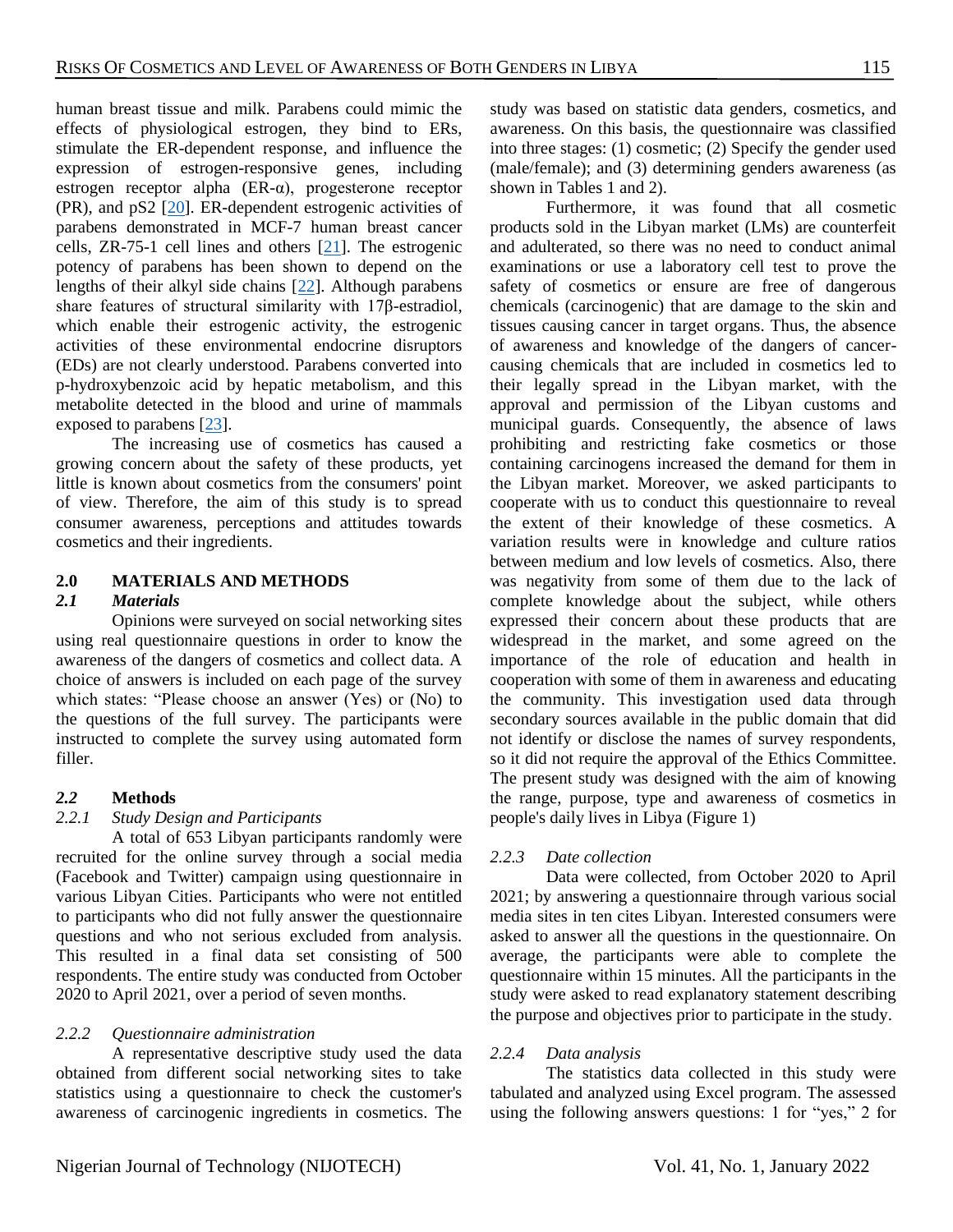"no," 3 for "Safety," 4 for "Dangerous," 5 for "Worrying," 6 for "Do not known," and 7 for "Known."

#### **3.0 RESULTS AND DISCUSSION**

Libyan women (LW) used cosmetics since ancient times and were limited to natural materials such as eyeliner, walnut tree (known as a hot miswak), and others to beautify themselves, but with the development of science and the introduction of chemicals in the components of cosmetics, LW began to consume large quantities of these materials in order to give them a beautiful appearance and hide skin imperfections that suffers from problems or used for whitening and lightening the skin. However, it hides on many LW the risks and repercussions of the excessive use of chemical cosmetics that contain carcinogenic chemicals in their components.



**Figure 1:** Shows the responses of some Libyan cities in the 2020-2021 survey.

In Libya today, Individuals have become more conscious about their appearance. Due to the changing gender roles, women and men started using cosmetic products increasingly. As a result, the women and male

cosmetic market, considered a niche market, has grown enormously. The men and women need to take care of themselves, combining pleasure and well-being. Thus, many brands have begun to seriously consider the entry into this rapidly developing market segment, in such a way a real competition has been created. Cosmetics are synonymous with seduction, beauty and pleasure, what women want when they look for cosmetics suitable for them. However, these words do not adapt to male cosmetics, although there are no big differences between products for the two sex genders, the two markets are well differentiated. Men do have the same approach with regard to the product with simple changes such as the mentality of the new male generation, the appearance of the «metrosexual», social liberalization of homosexuals and the fact these men want a youthful appearance. Unfortunately, most genders did not aware of the harmful effects of cosmetics that not used properly.

500 participants were considered for this surveybased research. 500 completed questionnaires were collected and described for results. Of the 500 people who completed the questionnaires, 345 used cosmetics while the other 155 did not use makeup (Table 2 and Figure 1). However, as a result of prolonged poor storage, preservatives lose their effectiveness in the cosmetic product, leading to health risks such as cancer. As noted, the labels on some cosmetics lack basic information such as product safety requirements, manufacturing dates or expiration dates. Thus, these substances remain for long hours, which may reach 5 or more, without deep cleaning of the skin, leads to a penetration of these substances into the depths of the skin and affects the genes, nucleic acids, glands and enhance infection with [\[15,](#page-8-1) [16\]](#page-8-2) human papillomavirus (HPV), which plays a role in increasing the incidence of various types of cancerous tumors that affect human organs as the genitals, breast, stomach, bladder, head and others. The use of cosmetics is not limited to women only, but Libyan men also use them for the same purposes. We will present the carcinogenic chemical products that are included in the composition of the cosmetic products present in the LMs.

| City | Cases $(\%)(n = 500)$ | <b>Total Female</b> | <b>Total Male</b> |
|------|-----------------------|---------------------|-------------------|
|      | (20%) 99              | ,19%) 83            | $(31\%) 16$       |

| UU         | $\mathcal{L}$ ascs (707 (11 – 7007 | TULAI FUIILIU | I VLAI IVIAIC |
|------------|------------------------------------|---------------|---------------|
| Tripoli    | $(20\%) 99$                        | $(19\%) 83$   | $(31\%) 16$   |
| Misurata   | $(11\%)$ 53                        | $(11\%) 49$   | $(8\%) 4$     |
| Benghazi   | $(17\%) 83$                        | $(16\%) 72$   | $(21\%) 11$   |
| Sabha      | (19%) 94                           | $(20\%) 89$   | $(10\%)$ 5    |
| Sirte      | $(14\%)$ 71                        | $(15\%) 68$   | $(6\%)$ 3     |
| Bani Walid | $(6\%)$ 32                         | $(7\%)$ 32    | $(0\%)$       |
| Kufra      | $(1\%)$ 5                          | $1\%$ ) 5     | $(0\%)$       |
|            |                                    |               |               |

*Table 1: Displays the percentage of responses for some cities by gender.*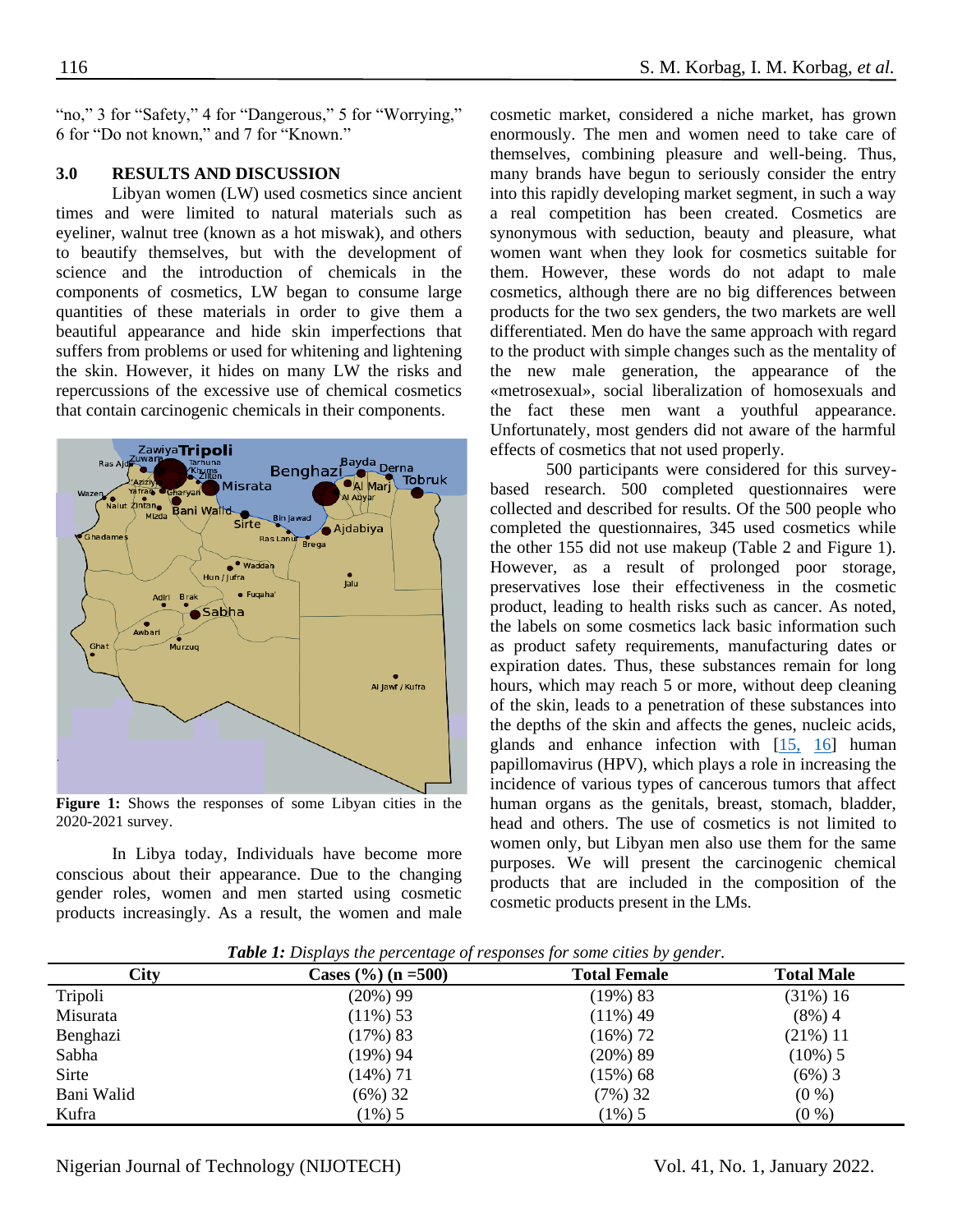| City     | Cases $(\%)(n = 500)$ | <b>Total Female</b> | <b>Total Male</b> |
|----------|-----------------------|---------------------|-------------------|
| Derna    | (4%) 21               | $(4\%)$ 19          | $(4%)$ 2          |
| Al Bayda | (2%)11                | $(2\%) 9$           | $(4\%)$ 2         |
| Tobruk   | $(6\%)$ 31            | $(5\%) 23$          | $16\%)$<br>8      |

In the Libyan markets, many azo dyes contain benzidine (Bz), and Bz is a known human carcinogen, which can be released by metabolism [\[24\]](#page-8-10), and also contain BHT and others that affect genetic mutations, It was found that exposure to a small dose of azo dye causes disturbances in the cell division cycle, which leads to cell death by the inhibition of DNA synthesis at S-phase that most probably happened due to decreasing ATP level and the pressure from the functioning of the energy production centre [\[25\]](#page-8-11). The inhibition of certain cell cycle specific enzyme such as DNA polymerase, which was essential for DNA replication, might have caused anti-mitotic effect, resembling colchicines' mode of action. Colchicines' inhibits the formation of spindle fibers and temporarily arrests mitosis [\[26\]](#page-8-12).

This inhibition could be due to either the blocking of G1 suppressing DNA synthesis or a blocking in G2 preventing the cell from entering mitosis [\[27\]](#page-8-13), that also causing a change in the enzymes pathways, resulting in various cancers such as cancer of the bladder, liver, lung and blood (white blood cells), which increased the stimulation of infection with HPV in the genitals for males and females  $[15, 16]$  $[15, 16]$  These changes are brought about in chemical carcinogenesis were administration of azo dyes is associated with a persistence of dye binding to DNA, the appearance of a nuclear azo protein, and increased RNA precursor utilization with prolonged using. Functional aberrations of DNA have found when a reactive intermediate (N-benzolyoxy-DAB) incubated with DNA. All of these points to some changes in DNA transcription or expression indicate these responses are important in carcinogenesis and reflect a cellular response to the carcinogens.

Silica and its derivatives such as silica dimethylsilate, siloxanes, talc, and others are genetically toxic and affect the respiratory system (lung) leading to a defect in the enzyme system, hypersecretion of the liver gland, affecting genes and leading to the possibility of cancer. These substances are genetically toxic, affect the activity of steroid hormones such as estrogen, and cause the influx of these substances and their deposition in the luteinizing hormone (LH), affecting ovulation and pregnancy, and causing cancers such as the uterus, cervix, endometrium, skin, lungs, kidneys, liver and others.

Talc is a naturally occurring mineral consisting of magnesium silicate, which is included in the manufacture of various types as baby powder, cosmetics, condoms, and

deodorizers in the male and female genitals. Talccontaining cosmetics increase the risk of genital tumors, such as ovarian cancer, endometrial cancer, and mucosal cell carcinoma in women, and penile cancer in men. This is why talc is considered the most important risk factor for increasing the incidence of ovarian cancer due to the excessive use of cosmetics by women (as shown Table 2). The increase was in the incidence of Libyan women with reproductive cancers as ovarian, endometrial, mucosal, cervical and vaginal cancers was due to the penetration of talc into the mucosal tissues of the lining of the uterus and ovaries, affecting the genetic genes of nucleic acids, damage and weakening of the immune system.

Paraffin and its derivatives are flammable organic hydrocarbon compounds. When absorbed by the skin or digestive system, it affects the metabolism and biological activity, leading to impaired sexual activity; Continuous exposure to these substances for long periods affects the genotoxicity and enzyme pathway and causes cancers.

Catechol is a toxic organic compound, and chemically known as pyrocatechol or 1,2 dihydroxybenzene, and was mainly responsible for a defect in genetic mutations estrogen-related that disrupts the estrogen (E1, E2) metabolism pathways in two pathways. The association of catechol with estrogen causes many cancers as breast, uterine, ovarian, brain, kidney, neck and prostate cancer. In general, the increased secretion of estrogen enhances its association with chemical compounds contained in cosmetics, which leads to malfunctions in the genetic system, hormonal disorders, and causes the synthesis of HPV infection.

Titanium dioxide is an inorganic compound that used in cosmetics and sunscreens and is known as a concealer and whitener. In some cosmetics, titanium dioxide is referred to as CI77891; while Iron Oxides (CI177491), (CI77492) Red 6 Lake (CI15850), Red 36 Lake (CI12085), Orange 4 Lake (CI15510), KI403 (1) (CI10316), Iron Oxides (CI77499), (CI15850): 1 . Titanium dioxide causes lung and urinary tract cancer. In addition, titanium dioxide, iron oxide, methylparaben, polyisobutene, petrolatum and others also cause various types of cancers such as squamous cell carcinoma (SCC), trachea, lung, HPV, thyroid cancer, and anaplastic thyroid cancer.

Table 2 shows participants' questionnaire results for total cosmetic used (69%) and unused (31%). Thus, the total for participants who did not read the ingredients of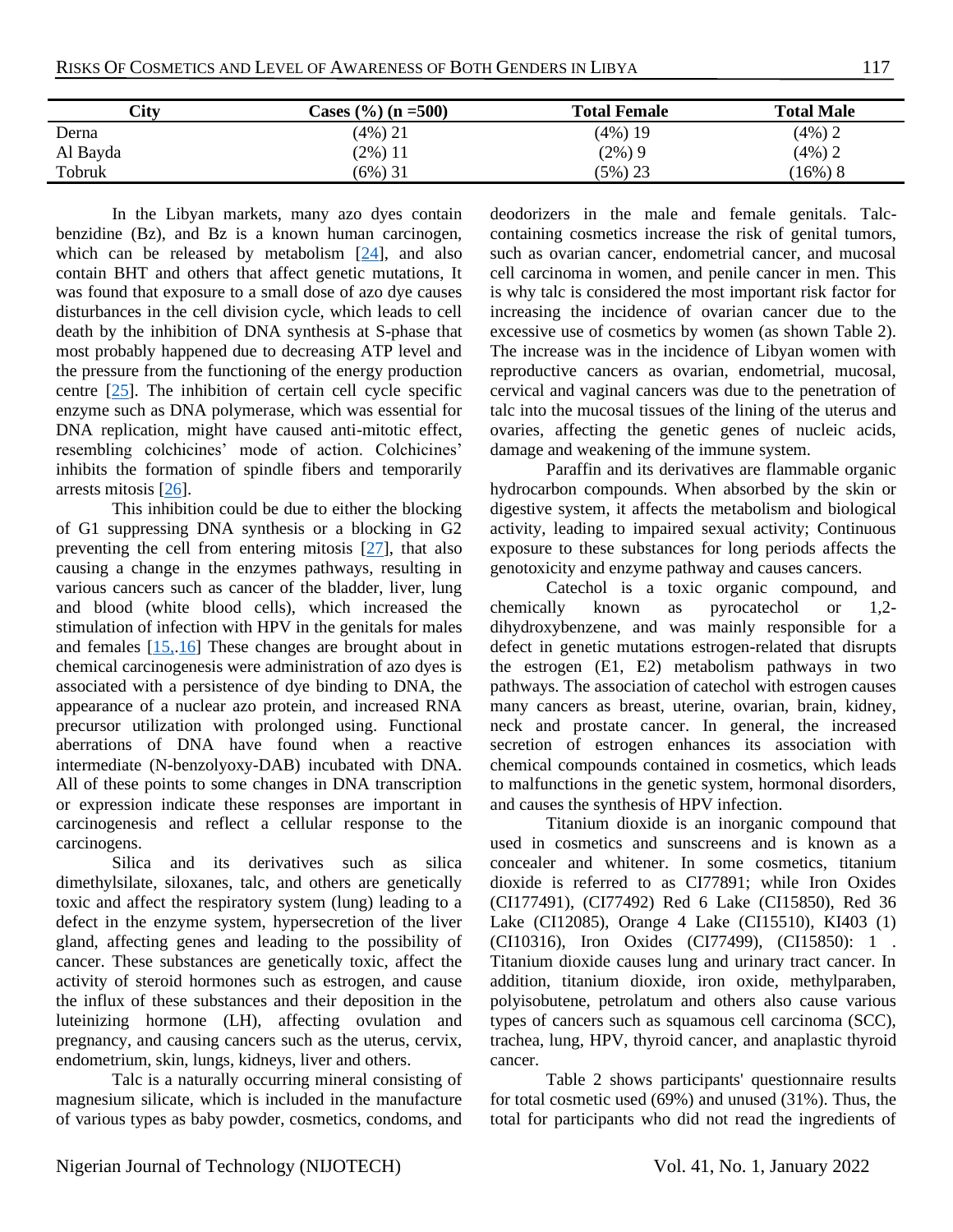the cosmetics was higher (99%) and only (1%) who read, as the Excel program was used to analyze survey data perform the statistical operations in percentages. Table 2 of the questionnaire results also shows the complete lack of awareness of the participants about the healthy methods and habits of dealing with cosmetics. The total use of the fingers of the hand in distributing cosmetics on the face was higher for (85%) compared to using the brush/sponge reached (77%). Using the fingers to distribute the lotion leads to the spread of microbes, the growth of bacteria, infections, insomnia, skin contamination, and skin problems as acne and its effects, ulcers and widen the pores. The total sharing or borrowing of the product with family members or friends was the lowest by (23%) compared to those who did not borrow to bringing the total to the highest value (77%). Females scored the highest value (73%) who did not borrow by comparing them with males to reach the lowest value (27%). The responses of most women was using cosmetics after the expiration date were high (88%). These are all negative signs because sharing cosmetics increases the chances of microbial growth and infection for all users and using unsterilized cosmetics spreads bacteria from one person to another and causes eye infections. Beauty salons are considered one of the most important factors for the spread of infection, and most women's salons use expired cosmetics, share cosmetics to customers, not sterilize them, not adhere to safety conditions, the absence of health supervision, and the absence of Libyan Municipal Guard (Table 2 shows the results in detail). Thus, most of the participants (99%) answered that they are not aware of toxic substances found in cosmetic ingredients such as lead, carcinogens and some preservatives that are harmful to health as the results in table 2. The lack of educational and awareness-raising means and indicative advertisements for the Ministries of Education, Higher Education and Scientific Research, and Health contributed to the low awareness of the dangers of ingredients found in cosmetics scattered in the Libyan markets. The results of the questionnaire in Table 2 showed that some women prefer awareness via the Ministries of Education and Health (42%) and (78%) of women expressed the failure of the Ministries of Education and Health in raising awareness and educating the community; compared to men who prefer social media (50%). These convergent results of the data indicate the low level of knowledge and the failure of education and health to spread awareness to spare society the risks of uncontrolled and unsafe industrial products.

**Table 2:** Consumer awareness of cosmetic ingredients for gender in Libya

|                                                                   | <b>Total of people</b> | <b>Total Males</b> | <b>Total Females</b>   |  |
|-------------------------------------------------------------------|------------------------|--------------------|------------------------|--|
| <b>Study Parameter</b>                                            | $(\%)(n=500)$          | $(\%)(n=103)$      | $(\frac{6}{6})(n=397)$ |  |
| Do you use cosmetics?                                             |                        |                    |                        |  |
| Yes                                                               | $(69\%)345$            | $(23\%)77$         | $(77\%)265$            |  |
| <b>Not</b>                                                        | $(31\%)155$            | $(16\%)26$         | $(84\%)132$            |  |
| What kind of cosmetics are you using?                             |                        |                    |                        |  |
| Claire                                                            | $(2\%)8$               |                    | $(2\%)8$               |  |
| Skin light                                                        | $(4\%)20$              |                    | $(5\%)20$              |  |
| Moisturizer                                                       | $(17\%)86$             | (7%)7              | $(20\%)$ 79            |  |
| Sunscreen                                                         | $(8\%)40$              | (3%)3              | $(9\%)37$              |  |
| Fairness cream                                                    | $(8\%)41$              |                    | $(11\%)41$             |  |
| Lipstick                                                          | $(13\%)67$             |                    | $(17\%)67$             |  |
| Eye shadow                                                        | $(6\%)31$              |                    | $(8\%)31$              |  |
| Compact                                                           | $(2\%)9$               | $(4\%) 4$          | $(1\%)$ 5              |  |
| Concealer                                                         | $(4\%)$ 19             | $(2\%) 2$          | $(4\%) 17$             |  |
| Foundation cream                                                  | $(7\%)$ 33             | $(1\%)$ 1          | $(8\%)$ 32             |  |
| Contour                                                           | $(10\%) 51$            |                    | (13%) 51               |  |
| Shaving cream                                                     | $(19\%)$ 95            | $(83\%) 86$        | $(2\%) 9$              |  |
| Is the cosmetic used with tools (brushes/sponges) or your finger? |                        |                    |                        |  |
| Tools (brushes/sponges)                                           | $(74\%)$ 370           | (23%) 84           | $(77\%) 286$           |  |
| Finger                                                            | $(26\%) 130$           | $(15\%) 19$        | $(85\%)$ 111           |  |
| Do you read cosmetic ingredients?                                 |                        |                    |                        |  |
| Yes                                                               | $(1\%)$ 5              |                    | $(100\%)$ 5            |  |
| N <sub>0</sub>                                                    | $(99\%)495$            | $(21\%)103$        | $(79\%)392$            |  |
| Do you check the expiration date before purchasing it?            |                        |                    |                        |  |
| Yes                                                               | $(17\%)84$             | (23%)19            | (77%)65                |  |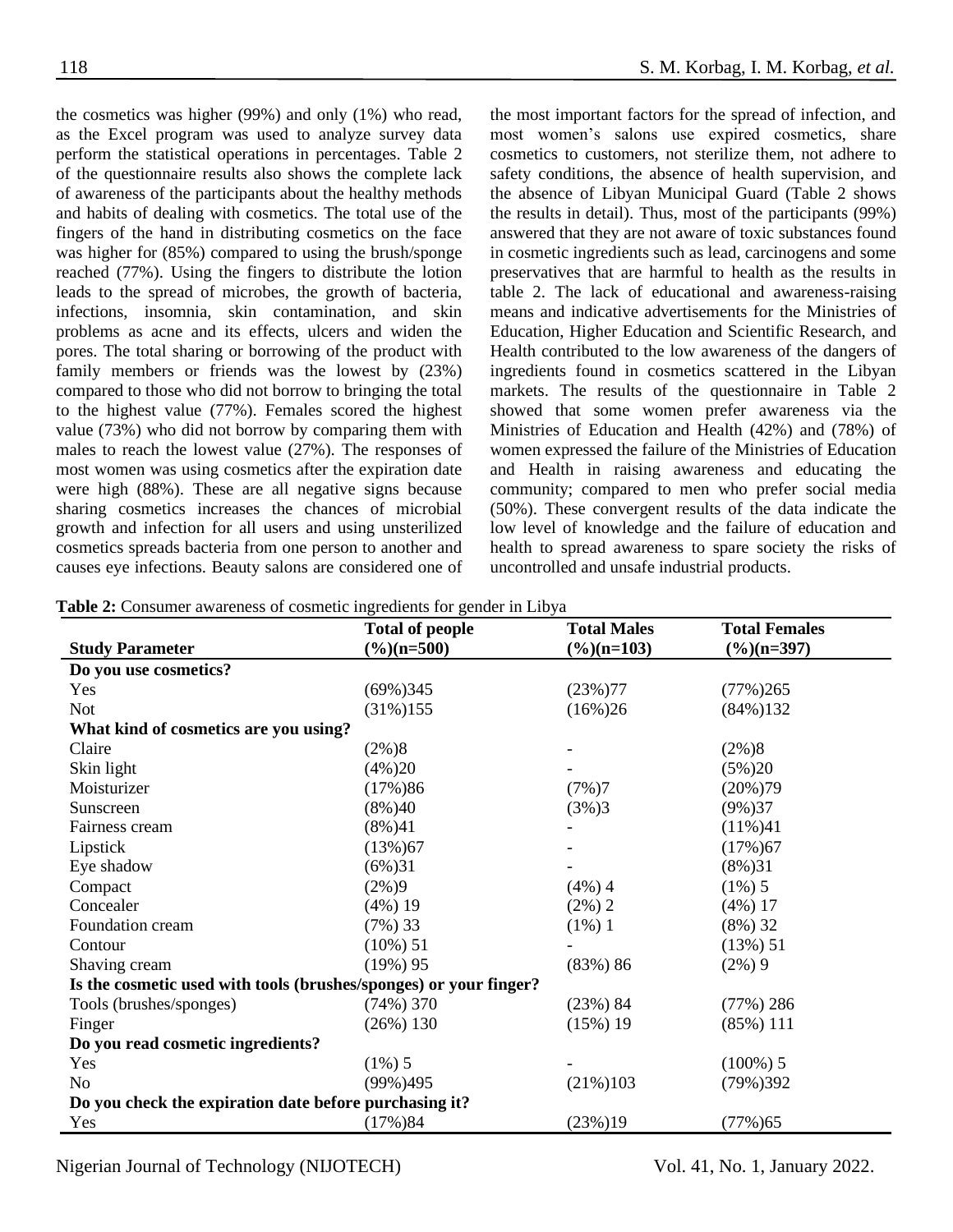|                                                                                                                 | <b>Total of people</b>      | <b>Total Males</b>     | <b>Total Females</b>       |
|-----------------------------------------------------------------------------------------------------------------|-----------------------------|------------------------|----------------------------|
| <b>Study Parameter</b>                                                                                          | $(\%)(n=500)$               | $(\frac{6}{6})(n=103)$ | $(\frac{6}{6})(n=397)$     |
| N <sub>0</sub>                                                                                                  | $(83\%) 416$                | $(20\%) 84$            | $(80\%)$ 332               |
| If it expires, would you buy and used it?                                                                       |                             |                        |                            |
| Yes                                                                                                             | $(3\%) 17$                  | $(12\%)$ 2             | $(88\%) 15$                |
| No                                                                                                              | $(97\%) 483$                | $(21\%) 101$           | $(79\%)$ 382               |
| Are cosmetics expensive?                                                                                        |                             |                        |                            |
| Yes                                                                                                             | $(82\%) 409$                | $(4\%) 16$             | $(96\%)$ 393               |
| No                                                                                                              | $(18\%) 91$                 | $(96\%) 87$            | $(4\%) 4$                  |
| Do you use cosmetics daily?                                                                                     |                             |                        |                            |
| Yes                                                                                                             | (75%) 374                   | $(20\%) 76$            | $(80\%) 298$               |
| N <sub>o</sub>                                                                                                  | (25%) 126                   | $(21\%) 27$            | $(79\%)$ 99                |
| Do you share the same packaging with brothers and friends?                                                      |                             |                        |                            |
| Yes<br>N <sub>o</sub>                                                                                           | $(23%)$ 113<br>$(77\%)$ 387 | $(27%)$ 103            | $(100\%)$ 113<br>(73%) 284 |
| Do you sleep without removing the cosmetic product?                                                             |                             |                        |                            |
| Yes                                                                                                             | $(59\%) 293$                | $(19\%) 56$            | $(81\%) 237$               |
| No                                                                                                              | $(41\%) 207$                | (23%) 47               | $(77\%) 160$               |
| Do you feel beautiful and confident when you use cosmetics?                                                     |                             |                        |                            |
| Yes                                                                                                             | $(77\%)$ 383                | $(17\%) 64$            | $(83\%)$ 319               |
| N <sub>o</sub>                                                                                                  | (23%) 117                   | (33%) 39               | $(67\%)$ 78                |
| Are you aware of the presence of toxic substances such as lead, carcinogens, some preservatives, etc. that harm |                             |                        |                            |
| your health inside cosmetic ingredients?                                                                        |                             |                        |                            |
| Yes                                                                                                             | $(1\%)3$                    | $(33%)$ 1              | $(67%)$ 2                  |
| N <sub>o</sub>                                                                                                  | $(99\%) 497$                | $(21\%) 102$           | $(79\%)$ 395               |
| The growing demand for cosmetics is an indication                                                               |                             |                        |                            |
| Safety                                                                                                          | $(56\%)$ 278                | $(54\%) 56$            | $(56\%) 222$               |
| Dangerous                                                                                                       | $(0\%) 2$                   | $(1\%)$ 1              | $(1\%) 1$                  |
| Worrying                                                                                                        | $(19\%) 94$                 | $(20\%)20$             | $(19\%) 74$                |
| Do not know                                                                                                     | (25%) 126                   | (25%) 26               | $(25\%) 100$               |
| Have you visited beauty centers (Beauty salon)?                                                                 |                             |                        |                            |
| Yes                                                                                                             | $(100\%) 500$               | $(21\%)$ 103           | $(79\%)$ 397               |
| N <sub>o</sub>                                                                                                  |                             |                        |                            |
| <b>Visited beauty centers (Beauty salon)</b>                                                                    |                             |                        |                            |
| Daily                                                                                                           | $(45%)$ 226                 | (7%)7                  | $(55\%)$ 219               |
| Weekly                                                                                                          | (28%) 141                   | $(15\%) 15$            | (32%) 126                  |
| Monthly                                                                                                         | $(15\%)$ 73                 | $(54\%) 56$            | $(4\%) 17$                 |
| Yearly                                                                                                          | $(12\%) 60$                 | (24%) 25               | $(9\%) 35$                 |
| Do you share beauty and makeup tools inside beauty salons?                                                      |                             |                        |                            |
| Yes                                                                                                             | $(100\%) 500$               | $(21\%)$ 103           | $(79\%)$ 397               |
| N <sub>o</sub>                                                                                                  |                             |                        |                            |
| Maybe avoid it<br>Do you use cosmetic test kits in the markets or beauty salons?                                |                             |                        |                            |
| Yes                                                                                                             | $(99\%) 494$                | $(20\%) 99$            | $(80\%)$ 395               |
| No                                                                                                              |                             |                        |                            |
| Maybe                                                                                                           | $(1\%)$ 6                   | (67%)4                 | $(33%)$ 2                  |
| Do salons sterilize beauty tools?                                                                               |                             |                        |                            |
| Yes                                                                                                             | $(100\%) 500$               | $(21\%)$ 103           | $(79\%)$ 397               |
| No                                                                                                              |                             |                        |                            |
| Have you visited a skin doctor?                                                                                 |                             |                        |                            |
| Yes                                                                                                             | (33%) 167                   | $(22\%)$ 37            | $(78\%)$ 130               |
| No                                                                                                              | $(67\%)$ 333                | $(20\%) 66$            | $(80\%) 267$               |
|                                                                                                                 |                             |                        |                            |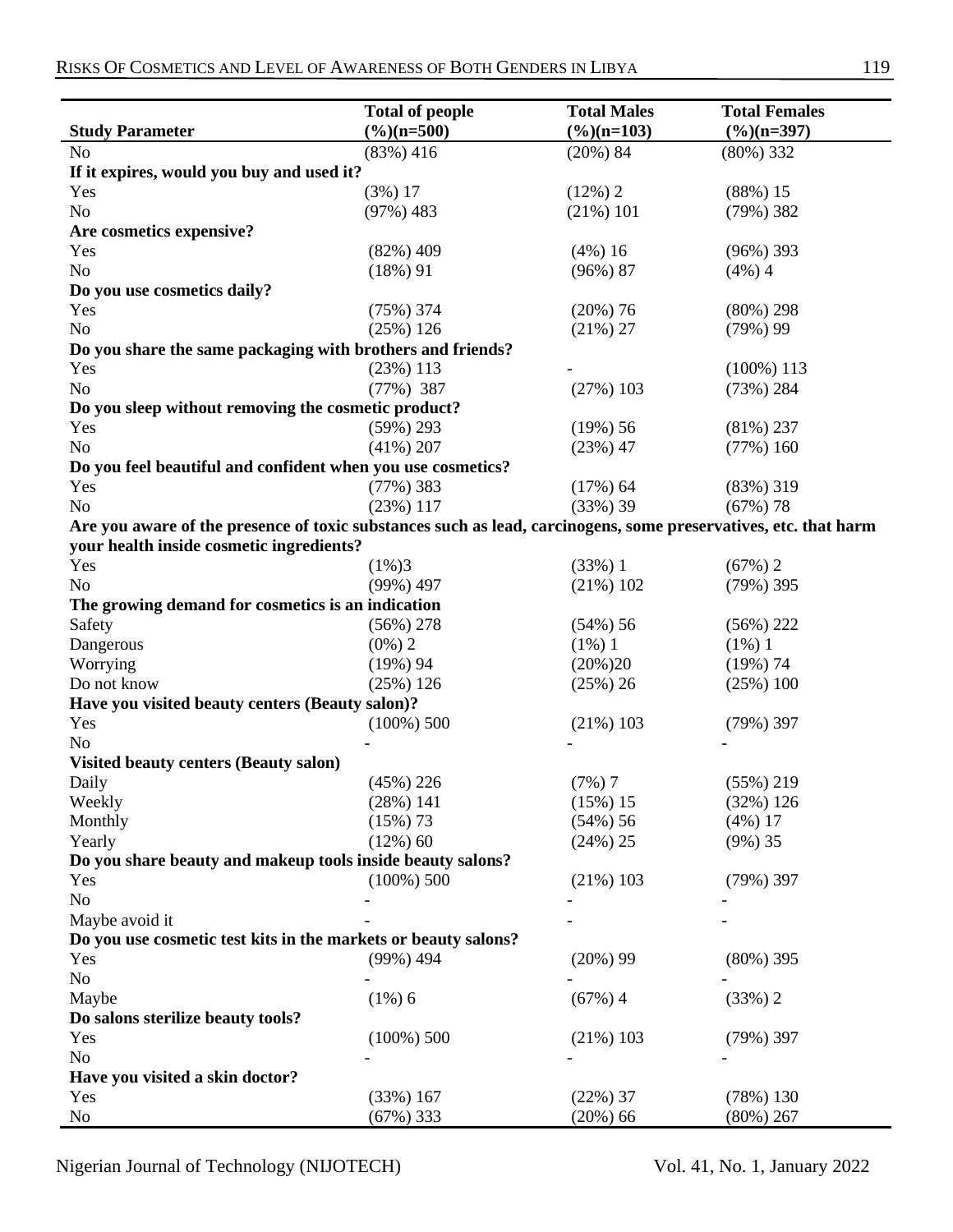|                                                                                                                | <b>Total of people</b>        | <b>Total Males</b>     | <b>Total Females</b>   |
|----------------------------------------------------------------------------------------------------------------|-------------------------------|------------------------|------------------------|
| <b>Study Parameter</b>                                                                                         | $\frac{\frac{9}{6}}{n} = 500$ | $(\frac{6}{6})(n=103)$ | $(\frac{6}{6})(n=397)$ |
| Do you have cancer?                                                                                            |                               |                        |                        |
| Yes                                                                                                            | $(42\%)$ 212                  | $(8\%) 16$             | $(92\%)$ 196           |
| N <sub>o</sub>                                                                                                 | $(58\%)$ 288                  | $(30\%) 87$            | $(70\%) 201$           |
| If yes, which the type of cancer that the doctor diagnosed is                                                  |                               |                        |                        |
| Skin cancer                                                                                                    | $(16\%)$ 35                   | (37%) 6                | $(15\%) 29$            |
| Breast cancer                                                                                                  | $(17\%)$ 35                   |                        | (18%)35                |
| Cervical cancer                                                                                                | $(4\%)$ 8                     |                        | $(4\%)$ 8              |
| Others (determine what is)                                                                                     | $(63\%)$ 134                  | $(63\%) 10$            | (63%) 124              |
| Is there an alternative to using cosmetics?                                                                    |                               |                        |                        |
| Yes                                                                                                            | $(8\%) 41$                    | $(18\%) 19$            | $(6\%) 22$             |
| N <sub>o</sub>                                                                                                 | $(30\%) 149$                  | $(53\%) 55$            | $(24\%)$ 94            |
| Do not know                                                                                                    | $(34\%) 171$                  | $(15\%) 15$            | (39%) 156              |
| Maybe                                                                                                          | (28%) 139                     | $(14\%) 14$            | $(31\%) 125$           |
| Are there side effects of cosmetics?                                                                           |                               |                        |                        |
| Yes                                                                                                            | $(100\%) 500$                 | $(21\%)$ 103           | $(79\%)$ 397           |
| N <sub>o</sub>                                                                                                 |                               |                        |                        |
| Yes, there are side effects of cosmetics as                                                                    |                               |                        |                        |
| Acne                                                                                                           | $(18\%) 88$                   | $(11\%) 12$            | $(19\%) 76$            |
| Allergy                                                                                                        | (3%) 16                       | $(5\%) 5$              | $(3\%) 11$             |
| Skin itching                                                                                                   | $(3\%) 15$                    | $(3%)$ 3               | (3%) 12                |
| Skin burn                                                                                                      | $(2\%) 11$                    | $(2\%) 2$              | $(2\%) 9$              |
| <b>Black spot</b>                                                                                              | $(1\%)$ 6                     | $(1\%) 1$              | $(1\%)$ 5              |
| Eyes irritation                                                                                                | $(5\%) 22$                    | $(10\%) 10$            | (3%) 12                |
| Nasal irritation                                                                                               | $(2\%) 12$                    | (7%)7                  | $(1\%)$ 5              |
| Body odor                                                                                                      | (3%) 15                       | $(8\%)$ 8              | $(2\%) 7$              |
| Cancers                                                                                                        | $(42\%)$ 212                  | (15%)16                | $(50\%)$ 196           |
| Infection                                                                                                      | $(8\%) 40$                    | $(3%)$ 3               | $(9\%)$ 37             |
| Inflammatory                                                                                                   | $(13\%) 63$                   | $(35\%)$ 36            | $(7\%) 27$             |
| Do you support community awareness and education by the Ministries of Education and Health?                    |                               |                        |                        |
| Yes                                                                                                            | $(40\%) 203$                  | $(37%)$ 38             | $(42\%)$ 165           |
| N <sub>o</sub>                                                                                                 | $(20\%) 98$                   | $(13%)$ 13             | $(21\%) 85$            |
| Other (social media)                                                                                           | $(40\%)$ 199                  | $(50\%) 52$            | $(37%)$ 147            |
| Did the Ministries of Education and Health fail to educate society about the dangers of carcinogenic chemicals |                               |                        |                        |
| in the composition of cosmetics?                                                                               |                               |                        |                        |
| Yes                                                                                                            | $(59\%) 297$                  | $(22\%) 65$            | (78%) 232              |
| N <sub>o</sub>                                                                                                 | $(41\%)$ 203                  | $(19\%)$ 38            | $(81\%) 165$           |
| Do you think strict regulations should be put in place for manufacturers?                                      |                               |                        |                        |
| Yes                                                                                                            | $(100\%) 500$                 | $(21\%)$ 103           | $(79\%)$ 397           |
| N <sub>o</sub>                                                                                                 |                               |                        |                        |
| Is it important to be aware of the presence of toxic substances such as lead, carcinogens, some preservatives, |                               |                        |                        |
| etc.?                                                                                                          |                               |                        |                        |
| Yes                                                                                                            | $(100\%) 500$                 | $(21\%)$ 103           | $(79\%)$ 397           |
| N <sub>o</sub>                                                                                                 |                               |                        |                        |

In Libya, The use of moisturizing creams and constant exposure to high doses of UV rays increase the risk of developing skin cancer. Cosmetic products like Claire's products, eye shadows, compact powder and contouring powder contain asbestos. Asbestos is a naturally occurring fibrous silicate mineral. There are six

types, all of which are composed of long and thin fibrous crystals, each fiber being composed of many microscopic fibrils that can be released into the atmosphere by abrasion and other processes. Asbestos is extremely fibrous and the tiny fibers are easily breathed in where they can become trapped in the lungs. Being exposed to asbestos increases

Nigerian Journal of Technology (NIJOTECH) Vol. 41, No. 1, January 2022.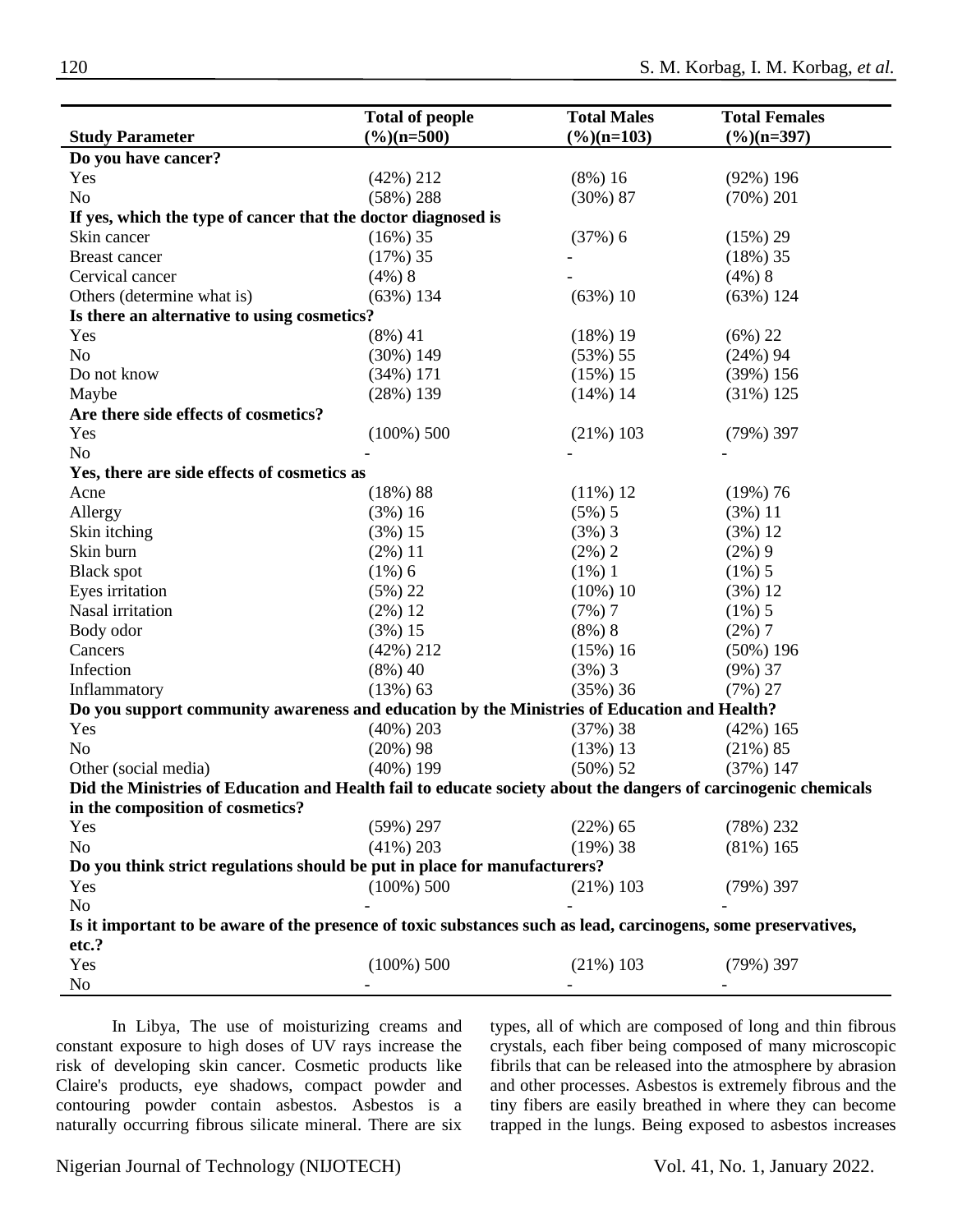the risk of developing cancers of the lung, ovary and larynx as well as mesothelioma (cancer of the lining of the lung). These cancers often develop decades after exposure to asbestos.

Cosmetic products such as make-up, moisturizers and shaving cream have been found in their components carcinogenic organic parabens, which are one of the most important risk factors for breast cancer, skin cancer and low sperm count in males. The ingredients of the lipstick are distinguished by the fact that they contain highly toxic heavy metals such as lead, which causes cancer and toxicity in the reproductive organs. Formaldehyde is an organic, carcinogenic substance that is found in many cosmetics as liquid lipsticks, cream cleansers, skin moisturizers, mascara, concealer, sunscreen, waterproof eye make-up, and others. Exposure to formaldehyde causes eye, nose, throat and skin irritation, and exposure to high levels of it causes some types of cancers as myeloid leukemia skin cancer, brain cancer, and carcinoma of the paranasal sinuses, nasal cavity and nasopharynx. Sodium Lauryl Sulfate (SLS) is a widely used surfactant in cleaning products, cosmetic, and personal care products. SLS was found in the composition of foundation and other creams, which causes skin irritation, canker sores and acne around the mouth and chin, disrupts the natural oil balance of the skin, and damages the eyes.

# **4.0 CONCLUSION**

Many consumer products in Libya contain chemicals harmful to human health or the environment, it is worrying that there are a large number of people who are not aware of this fact and do not have the competence to use the qualified risk communication tools appropriately. Participants in the current study reported their use of information sources to improve risk reporting about harmful substances in consumer products. Not only the motivated citizens, but also the general public deserves accurate and accessible information to make the deliberate purchase and handling decisions in their daily routine. They have the right to know and the right to comprehend. On the basis of the results of the present survey, we compiled the presumed essential needs that consumers have in respect of harmful substances in products (Table 2).

## **REFERENCES**

<span id="page-7-0"></span>[1] Kupradinun, P. Rienkijakarn, M. Tanyakaset, M. Tepsuwan, A. Kusamran, W. R. "Carcinogenicity Testing of the Cosmetic Dye: D&C Red No. 36", *Asian Pacific Journal of Cancer Prevention*, 3(1), 2002, pp 55-60.

- <span id="page-7-1"></span>[2] Hirose, M. Takesada, Y. Tanaka, H.Tamano, S. Kato, T. Shirai, T. "Carcinogenicity of antioxidants BHA, caffeic acid, sesamol, 4-methoxyphenol and catechol at low doses, either alone or in combination, and modulation of their effects in a rat medium-term multi-organ carcinogenesis model", *Carcinogenesis*, 19(1), 1998, pp 207-212.
- <span id="page-7-2"></span>[3] Baan, R.A. Straif, K. Grosse, Y. Secretan, B. El Ghissassi, F. Cogliano, V. J. "Carcinogenicity of carbon black, titanium dioxide, and talc", *The Lancet. Oncology*, 7(4), 2006, pp 295-296.
- <span id="page-7-3"></span>[4] Ashtarinezhad, A. Matin, B. Shirazi, H. F. "Parabens effects on estrogenic receptors of C13 cell line", *Iranian Journal of Pharmaceutical Sciences*, 9(3), 2013, pp 29-36.
- <span id="page-7-4"></span>[5] Smeets, S. J. Hesselink, A. T. Speel, E. M. Haesevoets, A. Snijders, P. J. Pawlita, M. Meijer, C. J. Braakhuis, B. J. Leemans, C. R. Brakenhoff, R. H. "A novel algorithm for reliable detection of human papillomavirus in paraffin embedded head and neck cancer specimen", *International Journal of Cancer*, 121(11), 2007, pp 2465-2472.
- [6] Leitch, A. "Paraffin Cancer and Its Experimental Production", *The British Medical Journal*, 2 (3232), 1922, pp. 1104–1106.
- [7] Blackadar, C. B. "Historical review of the causes of cancer", *World journal of clinical oncology*, 7(1), 2016, pp 54-86.
- <span id="page-7-5"></span>[8] Tanaka, H. Hirose, M. Hagiwara, A. Imaida, K. Shirai, T. Ito, N. "Rat strain differences in catechol carcinogenicity to the stomach", *Food and chemical toxicology* 33(2), 1995, pp 93-98.
- <span id="page-7-6"></span>[9] Cavalieri, E. L. Stack, D. E. Devanesan, P. D. Todorovic, R. Dwivedy, I. Higginbotham, S. Johansson, S. L. Patil, K. D. Gross, M. L. Gooden, J. K. Ramanathan, R. Cerny, R. L. Rogan, E. G. "Molecular origin of cancer: catechol estrogen-3,4 quinones as endogenous tumor initiators", *Proceedings of the National Academy of Sciences of the United States of America*, 94(20), 1997, pp 10937-10942.
- <span id="page-7-7"></span>[10] Boyd, J. T. Doll, R. Faulds, J. S. Leiper, J. "Cancer of the lung in iron ore (haematite) miners", *British Journal of Industrial Medicine*, 27(2), 1970, pp 97- 105.
- <span id="page-7-8"></span>[11] Steenland, K. Ward, E. "Silica: a lung carcinogen", *CA: a cancer journal for clinicians*, 64(1), 2014, pp 63-69.
- <span id="page-7-9"></span>[12] Berge, W. Mundt, K. Luu, H. Boffetta, P. "Genital use of talc and risk of ovarian cancer: a metaanalysis", European Journal of Cancer Prevention 27(3), 2018, pp 248-257.